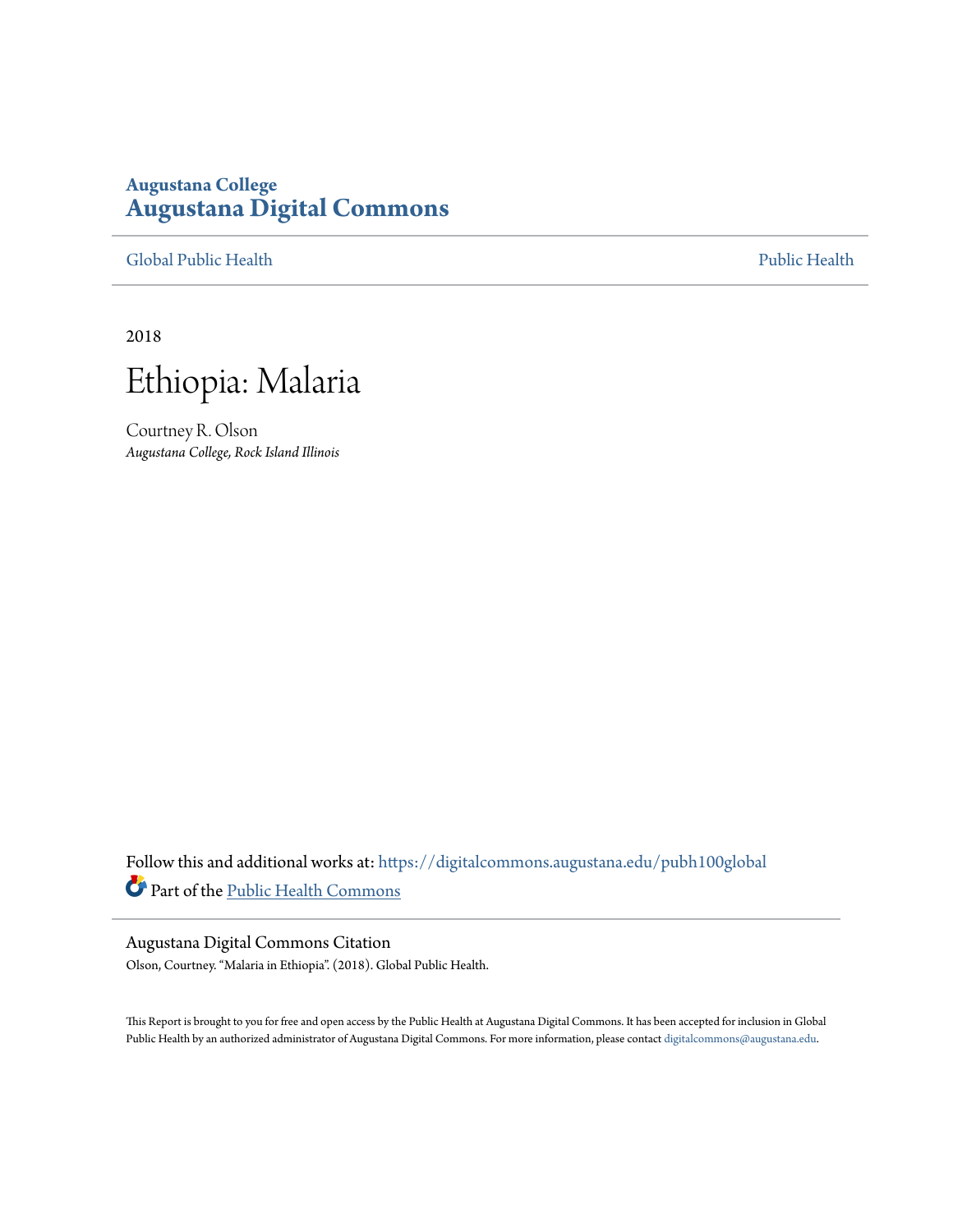## **Malaria in Ethiopia**

### **Overview of Ethiopia**

Ethiopia is a country located on the easternmost part of Africa. It is a country that is covered in deserts, mountains, plateaus, and lakes. It is home to nearly 105 million people, 700,000 of them being refugees from Somalia and Sudan (Yamir, Animut, Erko, & Mano, 2015). The Christian tradition dominates the Ethiopian culture at 63% and Muslims account for 34% of the population. Ethiopia's government is run as a parliament where the highest form of power is known as the House of Peoples and is elected by the Ethiopians for a 5+ year term (De Graeve, 2010). It is very similar to the U.S. in terms of elections.



#### **Major Challenges**

Ethiopia has one of the highest poverty levels in the world. 37 million people are within the poverty line and are becoming even poorer with the increasing costs of food and resources (Alemu, Abebe, Tsegave & Golassa, 2011). Education is not highly valued in Ethiopia, which is why the poor become poorer. Without education, Ethiopian children are being forced into marriages, labor, trafficking, and/or prostitution. Additionally, Ethiopia's economy is solely based on agriculture, so natural disasters can hinder the entire country and its economy. Lastly, a clean water source has been a severe issue in Ethiopia and has caused major medical issues for the entire country (Alemu et al, 2011).

#### **Malaria**

Malaria is a very serious and life-threatening disease. It is caused by a *Plasmodium* parasite that resides in and is transmitted by a mosquito. The female *Anopheles* mosquito is the only mosquito that can transmit Malaria and usually does so during evening hours (Yamir et al, 2015). This is why mosquito treated nets are crucial in these areas. Because there are over 100 different malarial species, it is important to understand that Malaria is a huge medical problem especially in areas where proper medical care is scares. When an infected mosquito bites a human, this parasite enters the liver of this human and infects their red blood cells. Unfortunately, there is not any available vaccines for Malaria, so prevention and treatment are very important (Karunamoorthi & Hailu, 2014).

## **Impact of Malaria**

In Ethiopia alone, there are around 3 million cases per year and Malaria is recognized as the biggest health problem in Ethiopia. This disease has prevented kids from attending school, has forced communities into malaria free zones, and has caused a major food and water insecurity. Only 33% of children sleep with protective nets. Those who are most at risk are those who live in houses and can't obtain clean water and those whose houses are made from mud/dung (Ashton, Kefyalew, Tesfaye, Pullan, Yadeta, Rethinger, & Brooker, 2011). Because most people in Ethiopia are living under the poverty line, a majority of people in Ethiopia are at risk.